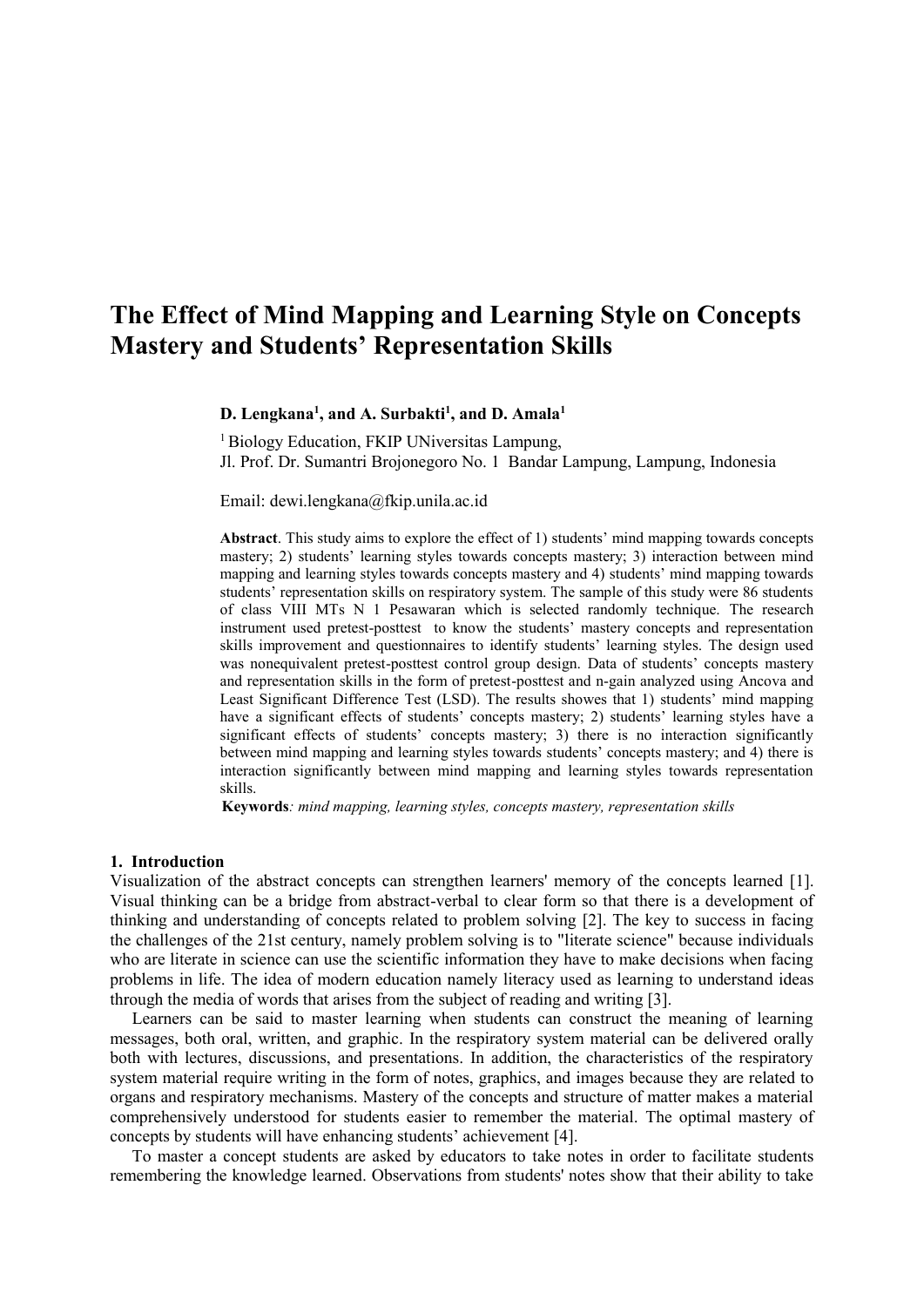notes is still diverse which can be seen from their notes only in long written form without pictures or symbols with irregular sentence placement. Few students take notes using images, but the image is not in accordance with the concept of the subject matter. The ability to take notes can help students build concepts and make it easier to develop their abilities. Ineffective note taking can cause the learning process to be less meaningful and the mastery of students' concepts of subject matter becomes low.

Questionnaire results and educator interviews in the field of science learning with researchers conducted at Public MTs who have implemented the curriculum 2013. Respiratory system material is in basic competencies 3.9 so the competencies that must be achieved by students are analyzing and understanding. In addition, the material characteristics of the Respiratory System in humans are abstract and related to the processes that occur in the body, as well as many terms, making it difficult for students to understand the material. To master the concepts needed an effort to note which can contain picture, symbols, and writing that can connect the concept comprehensively. While during the learning process of science materials has only focused on the ability of students to only memorize with lecture learning methods that do not consider the ability of students to make notes, this causes students not to be actively involved in getting learning information, so that in this material students get an average score is 60. This value does not meet the minimum completeness value standard, which is 75.

The mind mapping method is a creative note-taking method that makes it easier for individuals to remember a lot of information by forming a pattern of interrelated ideas, with the main topic in the middle, while subtopics and details become branches. The mind mapping note taking method allows educators to communicate reciprocally with students. The method of mind mapping is also unique, because something unique is easier for students to remember [5].

The use of mind mapping note taking method can make students not only hear explanations from educators, but also take an active role in the learning process in order to understand and master the material. The method of note taking mind mapping in learning is used because the characteristics of students at middle school age are formal operational stage where students can think abstractly and logically. At this stage, intelligence is shown through the logical use of symbols related to abstract concepts [6]. Bruner recognized three modes of representation that must be present at all stages of development. These three modes of representation (enactive, iconic, and symbolic) are not necessarily hierarchical, but some learning can only be achieved by passing through each type in a specific developmental order [6].

The study had been able to show that mind mapping is more effective in improving the academic performance of students in Physics when compared with mastery learning approached and conventional teaching method [7]. In addition, there are findings that emphasize that having knowledge represented in mind mapping would significantly affect learners' understanding level and speed. Such knowledge representation methods have positively affected students' perception about the understanding of key concepts implicit in challenging texts in an easy and better way than the traditional ways [8]. This finding motivate researchers to conduct research with the title "The Effect of Mind Mapping and Learning Style on Concepts Mastery and Students' Representation Skills". The purpose of this study is to determine the effect of mind mapping on mastery of concepts; learning styles towards mastery of concepts; the interaction between mind mapping and learning styles towards mastery of concepts; and students' mind mapping towards students' representation skills on respiratory system.

### **2. Metodh**

This research was conducted in the Academic Year 2018/2019 at MTs Negeri 1 Pesawaran. The population in the study were all class VIII MTs Negeri 1 Pesawaran which amounted to 317 students divided into 9 classes. The sample of this study were 2 experimental classes and 1 control class, amounting to 86 students.

This research is a quasi experimental research, with the research design is a pretest posttest nonequivalent control group design which can be seen in table 1 below.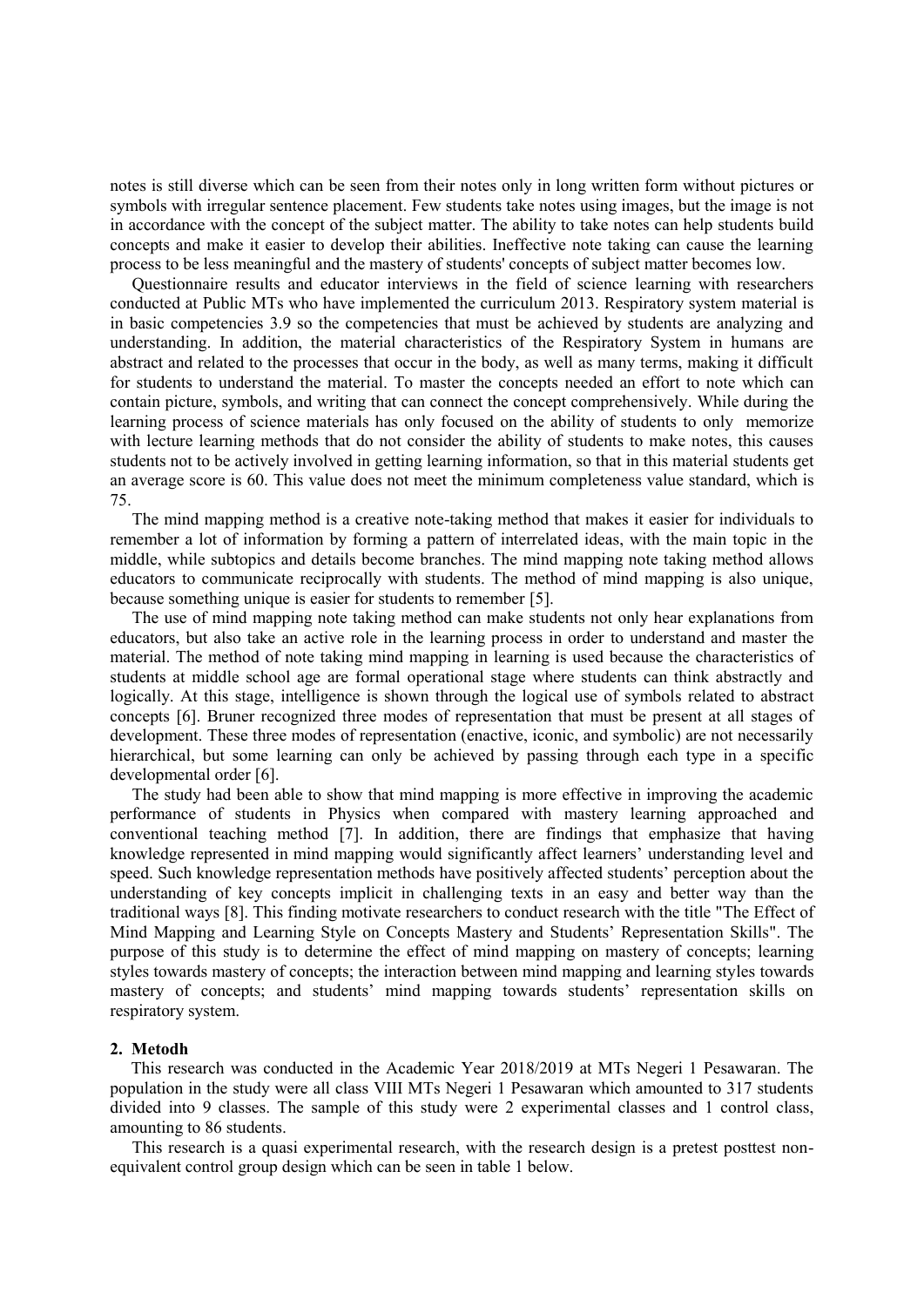|            |                         | <b>Table 1.</b> Pretest-Positiest Non Equivalent Control Group Design |          |
|------------|-------------------------|-----------------------------------------------------------------------|----------|
| Class      | Pretest                 | Treatment                                                             | Posttest |
| Experiment |                         |                                                                       |          |
| Control    |                         |                                                                       |          |
|            | $=$ Mind mapping method |                                                                       |          |

**Table 1.** Pretest-Posttest Non Equivalent Control Group Design

 $A2 =$  Lecture method

 $O1$ ,  $O3$  = Pretest

O2,  $O4 =$  Posttest

The procedure in this study consists of three stages, namely the preparation, implementation and final stages. At the preparation stage, researchers conducted a preliminary study, study literature, study the curriculum, compile learning tools, compile research instruments, and validate instruments by the supervisor, and test the validity, reliability, level of difficulty, and the power of different test instruments on students.

The stage of conducting the research, the first step is to provide a questionnaire sheet to identify the learning style of students, give pretest to measure mastery of concepts and representation skills of students, and provide training to students in making mind mapping before being given treatment, then applying mind mapping methods in learning, after being given treatment, posttest was done to measure the increase in mastery of students' concepts.

The final stage of the research is, processing data from the identification of students 'learning styles, measuring students' skills in making mind mapping with rubric adaptation from Ohassta. processing the pretest and posttest data, then comparing the results of test data analysis before treatment and after being treated to determine whether there is a difference in mastery of concepts students between learning with the method of mind mapping with the common note taking method.

The type of data in this study is quantitative data. Data collection uses test instruments in the form of multiple choices to measure mastery of students' concepts refers to aspects of concept mastery indicators according to explaining, comparing, exemplifying, summarizing, classifying, inferring, and interpreting. To evaluate the ability of representation, a rubric with 5 levels of scoring is used. One form of a rubric to assess students' representation ability according to Hwang is shown in table 2. Questionnaire identification sheets for learning styles. The test instrument before being used in the research is first conducted a feasibility test of validity, reliability, level of difficulty and power difference.

| Table 2. Representation Rubric |                                                         |  |  |  |  |
|--------------------------------|---------------------------------------------------------|--|--|--|--|
| Score                          | Criteria                                                |  |  |  |  |
|                                | Correct answers, correct explanations, and              |  |  |  |  |
| 5                              | representation elements such as icons, symbols, labels, |  |  |  |  |
|                                | graphics, or tables are true and complete               |  |  |  |  |
|                                | Correct answers, inaccurate explanations, and           |  |  |  |  |
| 4                              | representation elements such as icons, symbols, labels, |  |  |  |  |
|                                | graphics, or tables are true and complete               |  |  |  |  |
|                                | Correct answers, incorrect explanation, and             |  |  |  |  |
| 3                              | representation elements such as icons, symbols, labels, |  |  |  |  |
|                                | graphics, or tables are incorrect and incomplete        |  |  |  |  |
|                                | Incorrect answers, incorrect explanations, and          |  |  |  |  |
| $\mathfrak{D}$                 | representation elements such as icons, symbols, labels, |  |  |  |  |
|                                | graphics, or tables are incorrect and incomplete        |  |  |  |  |
|                                | Incorrect answers, incorrect explanations, and          |  |  |  |  |
| 1                              | representation elements such as icons, symbols, labels, |  |  |  |  |
|                                | graphics, or tables are incorrect and incomplete        |  |  |  |  |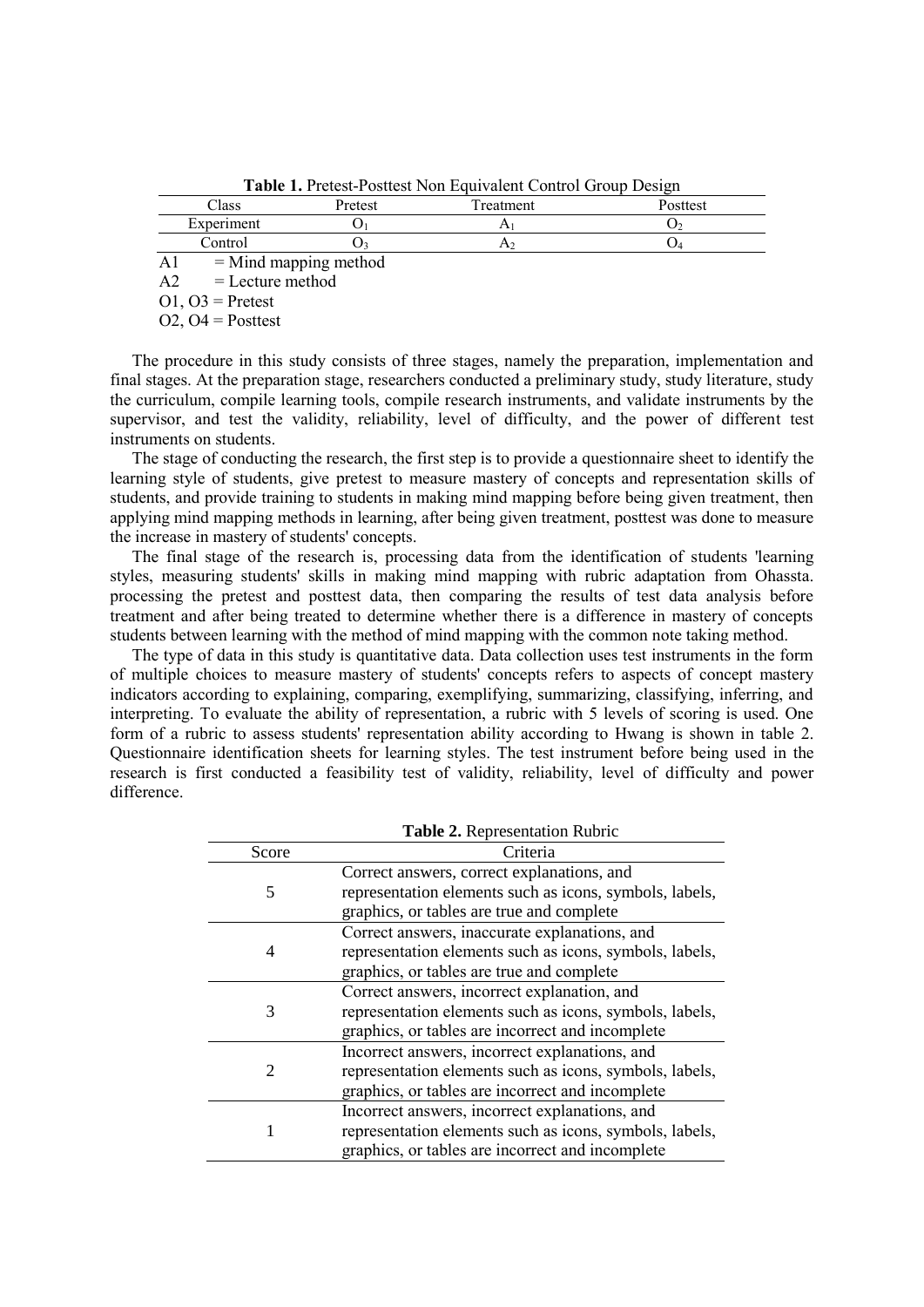The analysis technique is carried out for quantitative data in the form of pretest, posttest, and n-gain using the Ancova statistical hypothesis test. Before the hypothesis testing is carried out, a prerequisite test is conducted, namely the normality test using the Kolmogorov smirnov test and homogeneity test using the Levene's Test of Equality of Error Variances. The N-gain score is interpreted according to the interpretation in table 3.

| Table 3. N-gain criteria |          |  |  |  |  |
|--------------------------|----------|--|--|--|--|
| Interpretation<br>Gain   |          |  |  |  |  |
| $0,7 \le g \le 1,0$      | High     |  |  |  |  |
| $0,3 \leq g \leq 0,7$    | Moderate |  |  |  |  |
| 0,0 < g < 0,3            | Low      |  |  |  |  |

## **3. Discussion**

The learning styles of students obtained from the distribution of questionnaires identifying the learning styles of 86 students, it is known that in the experimental class the visual learning styles were 25 students, auditory as many as 12 students, and kinesthetic as many as 11 students. While in the control class, it was known that visual learning styles were 14 students, auditory as many as 11 students, and kinesthetic as many as 13 students. The visual and auditory learning style in the experimental class based on figure 1. is more than the kinesthetic learning style, whereas in the control class the visual and kinesthetic learning style is more than the auditory learning style.



**Figure 1.** Comparison of Learning Styles of Students

The effect of the method of mind mapping note taking on mastery concepts, learning styles on mastery of concepts, interaction between mind mapping and learning styles towards mastery of concepts, and interaction between mind mapping and learning styles towards representation skills in this study were tested with Ancova. Before testing using Ancova, prerequisite tests were carried out, namely variance normality and homogeneity which can be seen in table 4.

| Table 4. Normality and Homogeneity Test Results |                    |         |                |                 |          |  |  |
|-------------------------------------------------|--------------------|---------|----------------|-----------------|----------|--|--|
| Data                                            | Metodh             |         | Normality Test | Homogenity Test |          |  |  |
|                                                 |                    |         | (Sig.)         | (Sig.)          |          |  |  |
|                                                 |                    | Pretest | Posttest       | Pretest         | Posttest |  |  |
| Concepts                                        | Mind mapping       | 0,363   | 0,282          | 0.226           | 0,146    |  |  |
| mastery                                         | Common note taking | 0.069   | 0.321          |                 |          |  |  |
| Representation                                  | Mind mapping       | 0,098   | 0,271          | 0,698           | 0,463    |  |  |
| skills                                          | Common note taking | 0.244   | 0,332          |                 |          |  |  |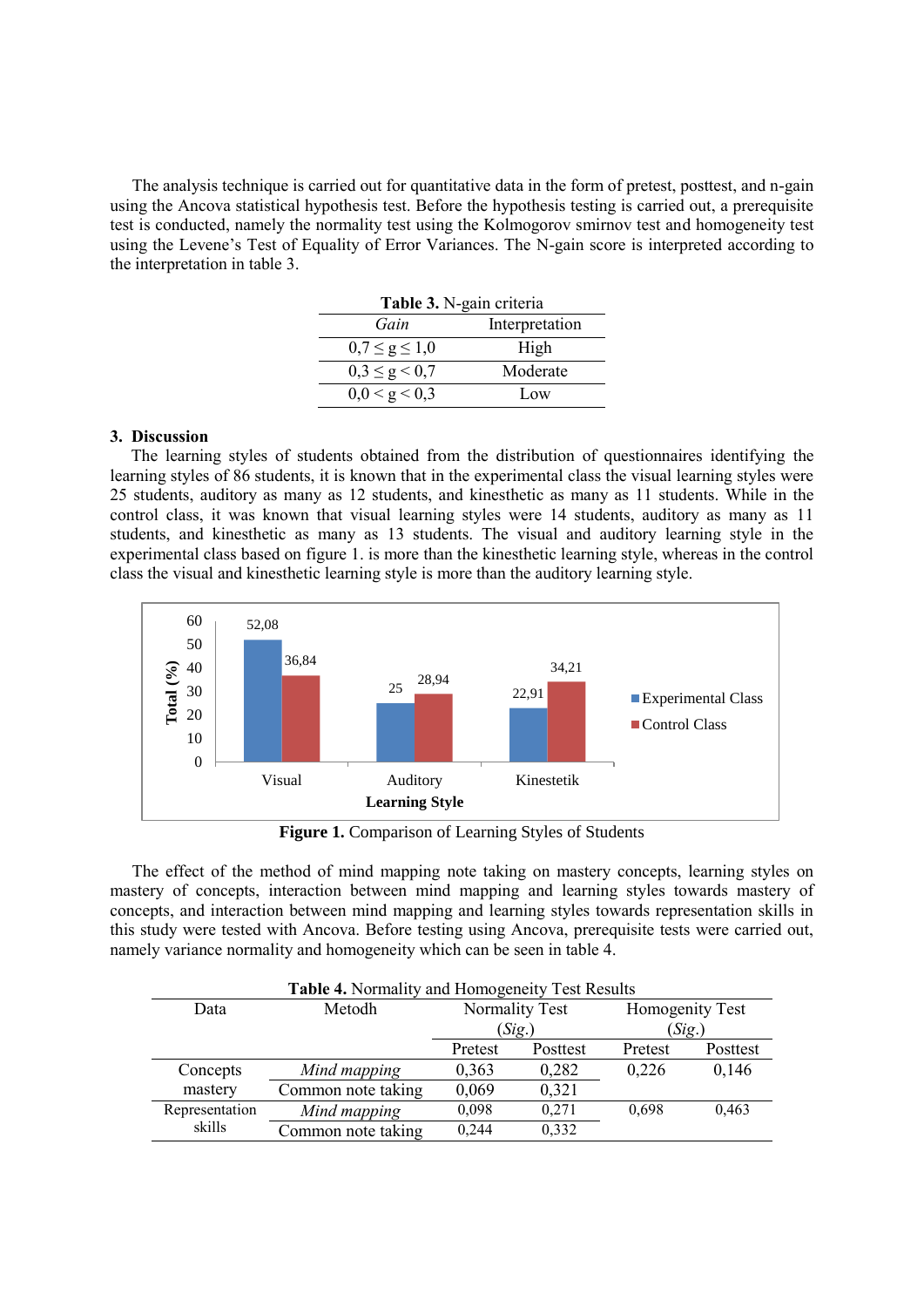The data from the experimental class for concepts mastery and representation skills pretest normality test were obtained by sig. 0.363 and 0,098, posttest was obtained by sig. 0.282 and 0,271. The normality test the control class for concepts mastery and representation skills pretest was obtained sig. 0.069 and 0,244, posttest was obtained sig. 0.321 and 0,332. The results of the normality test data mastery of both pretest and postses concepts in the two sample classes indicate that the data are normally distributed (sig.  $> 0.05$ ). The homogeneity test of the pretest and posttest mastery concept data has a significance value of 0.226 and 0.146, furthermore pretest and posttest representation skills data has a significance value of 0.698 and 0,463 which indicates that the data of mastery concept and representation skills is homogeneous (sig.> 0.05). After fulfilling the prerequisite test, a statistical test using Ancova was performed which showed the results as in table 5.

| Source                 | F      | Sig.  |
|------------------------|--------|-------|
| Corrected Model        | 10,152 | 0,000 |
| Intercept              | 18,701 | 0,000 |
| Metodh                 | 10,434 | 0,002 |
| Learning Styles        | 9,089  | 0,003 |
| Metodh*Learning Styles | 1,753  | 0,189 |

|  |  |  |  |  |  | Table 5. Test Results for Ancova Mastery Concepts |
|--|--|--|--|--|--|---------------------------------------------------|
|--|--|--|--|--|--|---------------------------------------------------|

The effect of note taking method on mastery of concepts based on the results of statistical tests in table 5. obtained a significance value of  $0.002$  (sig. <0.005). This is also in accordance with the BNT test (see in table 6) the mastery of concept values in the two note taking methods obtained a significance value of  $0,000 \le 0,005$ . This is supported by data on the achievement of mastery of concepts in students who learn by using the method of mind mapping note taking higher than students who learn with the common note taking method that can be seen in figure 2.

**Table 6.** Results of the LSD Test of Mastery Concepts on Both Note Taking Methods

| (I) Note Taking    | (J) Note Taking           |         |             | 95% Confidence Interval for<br>Difference <sup>a</sup> |
|--------------------|---------------------------|---------|-------------|--------------------------------------------------------|
| Method             | Method                    | $Sig^a$ | Lower Bound | <b>Upper Bound</b>                                     |
| Mind Mapping       | <b>Common Note Taking</b> | 0,000   | 0,140       | 0,339                                                  |
| Common Note Taking | Mind Mapping              | 0,000   | $-0,339$    | $-0,140$                                               |



**Figure 2.** Differences in Achieving Mastery of Concepts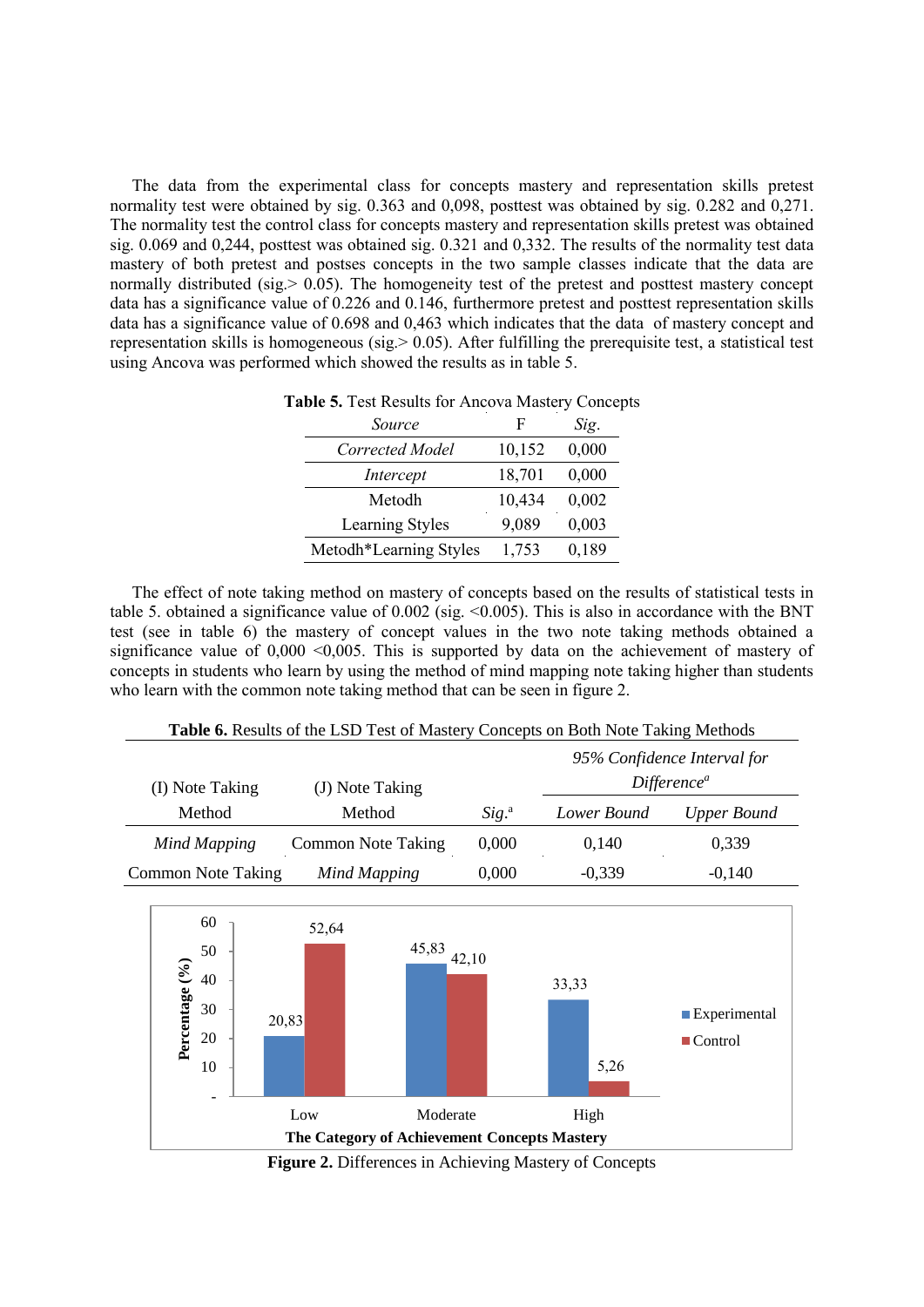Mastery concepts of students who learn by using the mind mapping note taking method is higher than the common note taking method because students in making mind mapping are required to be able to determine the main topic and connect between concepts. In addition, the use of symbols, images, and with the use of many colors makes it easier for students to remember interconnected concepts. The students with common note taking do not connect between concepts and do not use images, symbols, and many colors, so students are less able to integrate the concepts that are recorded. This is supported by the opinion of Paivio which states that external representation will activate verbal and non-verbal systems in the human memory system [9]. The verbal system specifically acquires knowledge related to language. Non-verbal systems are responsible for processing knowledge involving images. The formation of visualization concepts requires a number of information, data, concepts, or objects that are arranged so as to provide meaningful understanding [9].

Students learning styles influence the mastery of students' concepts, this is based on the results of the analysis using Ancova statistical tests in table 5. Achieving mastery of concepts in figure 3. shows that students who have a higher visual learning style, compared to students who have a style kinesthetic and auditory learning in the experimental class, while in the control class that uses the common method of note taking the highest achievement of concept mastery are students with auditory learning styles.

Students with visual learning styles have a higher level of concepts mastery than auditory and kinesthetic (Figure 3) because students can pay attention to presentations by students and educators, and make mind mapping note taking that help students visually see relationships and patterns of new information. Through mind mapping, students can make connections, see patterns, access related memories that have been stored before, and develop memory paths [10]. Students with visual learning styles will easily receive information using two-dimensional assistance such as images, graphics, models, and others [11].



**Figure 3.** Comparison of Achievement of Mastery Concepts with Different Learning Styles

In the experimental class the achievement of mastery of the concept was mostly in the high category by visual and kinesthetic students while in the control class by auditory students. This can be because students during learning do mind mapping activities that are in accordance with their own creativity. This mind mapping activity involves hand movements to make maps, paths and connections between concepts. This is in accordance with states that a continuous process to connect concepts can improve brain work [12]. The development of representation capabilities is carried out in each phase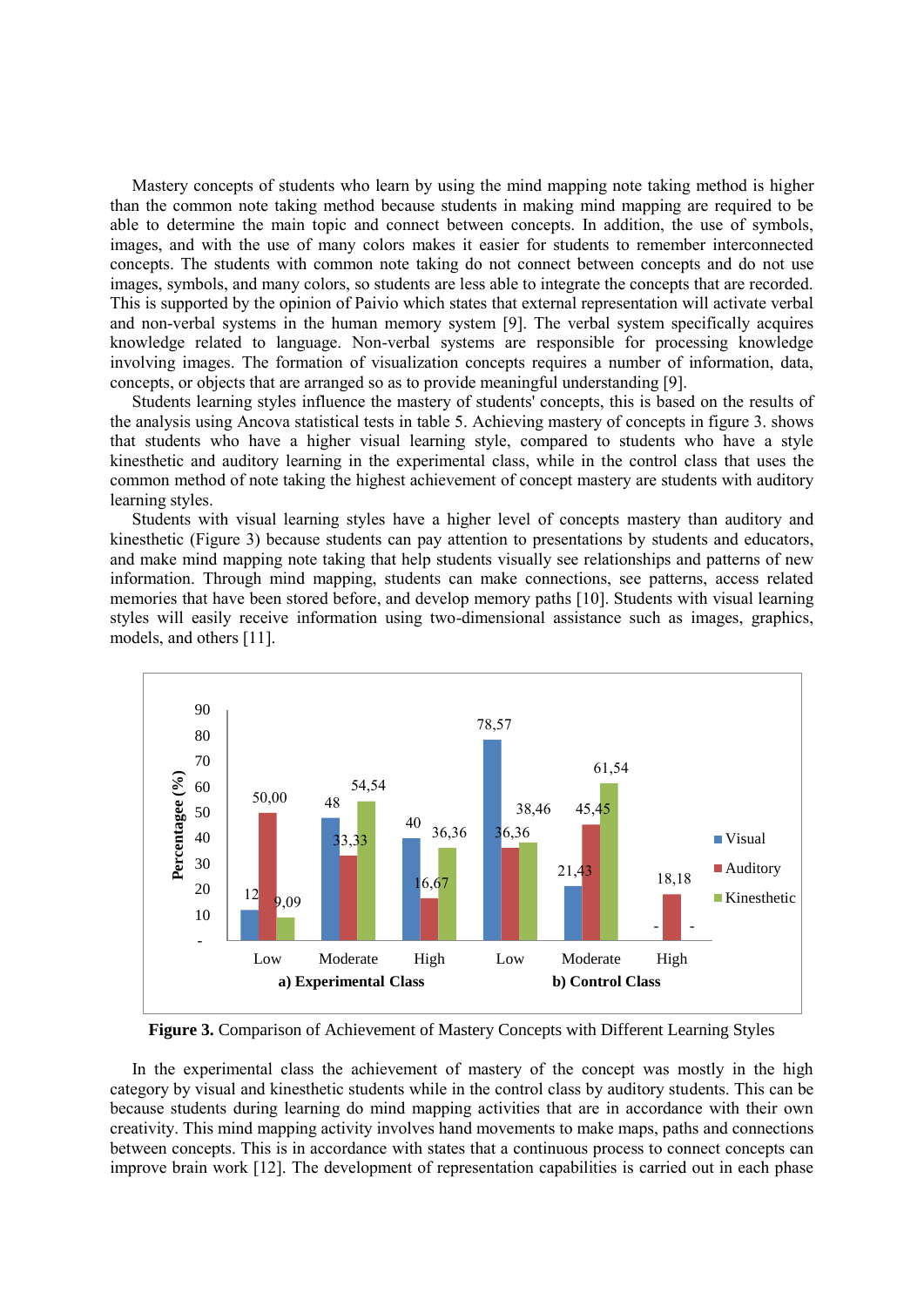of learning through reading activities, implementing, translating from phenomena to images, complex process charts and diagrams, concept maps and mind maps [9].

Students with auditory learning styles have the lowest level of concept mastery achievement in the experimental class (Figure 3) because students during learning are focused on listening to the educator's explanation, listening to the discussion, and presenting the mind mapping that has been made. This is in accordance with the opinion that students with auditory learning styles at the time of presentation in front of the class, causing long-term memory storage that affects the ability to connect concepts [10]. However, during the learning process the educator does not explain too many concepts in detail to the students, and only a few students present the results of the mind mapping that has been made.

**Table 7.** Test Results for Ancova Representation Skills

| Source               | F      | Sig.  |
|----------------------|--------|-------|
| Corrected Model      | 33.686 | 0.000 |
| Intercept            | 32,244 | 0.000 |
| metode * gayabelajar | 33,686 | 0,000 |

The method of note taking with learning styles has an interaction with students' representation skills based on the results of the analysis using Ancova statistical tests in table 7. The average N-gain of the experimental class representation skills is higher than the control class with moderate increase in interpretation while the control class is low increase (Figure 4). Representative skills of students can be predicted based on ways of disclosure through oral, written in the form of symbols, images, graphics, or tables [13]. The results of this study are in accordance with the results of the study which concluded that by using the mind mapping method, students' skills in integrating knowledge into multi-representation subjects developed [14].



**Figure 4.** Differences in Achievement of Representation Skills

The level of representation skills that can be achieved by students can be seen in table 8. It shows that the highest level (level 5) in the experimental class is found in the concept of respiratory organs and disorders, and efforts to maintain the health of the respiratory system. In the control class the highest level of skill representation can be achieved by students is level 4. Achievement of the highest level on the concept because students have had prior knowledge of the concept before learning is given. Achieving this highest level also shows that students are able to make a comparison table to answer the problem. This is in accordance with the opinion of Schulman that students build an understanding of their initial knowledge [15]. New knowledge relates to the things that already known to students by applying initial knowledge with new experiences and ideas [15]. According to Brown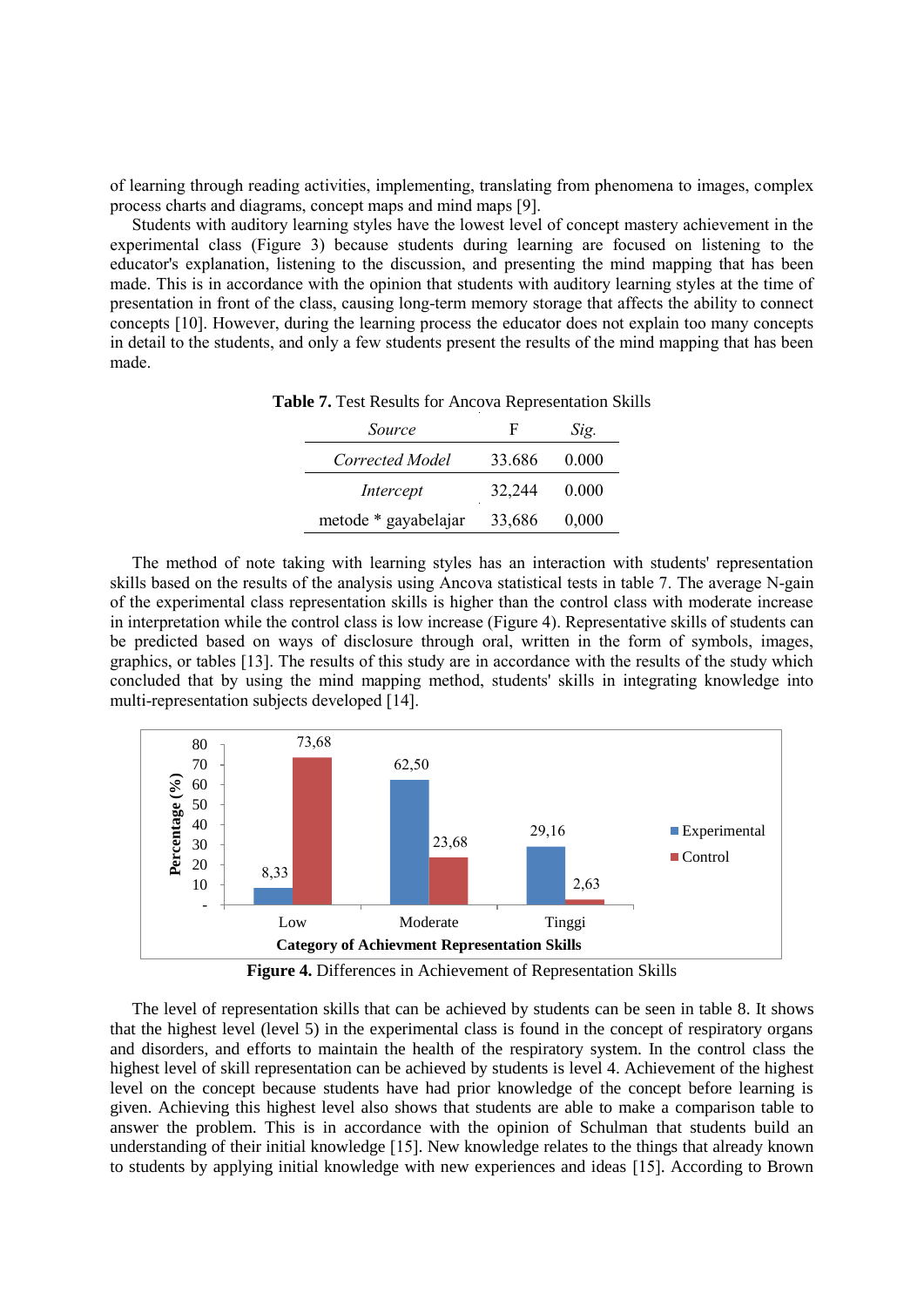that initial knowledge is arranged in a scheme, where the initial mental representation obtained from old experiences helps students understand new things [15].

The level of representation skills in table 8 below shows that the level most achieved in the experimental class is level 3, meanwhile, the control class is level 2. While students using mind mapping are required to summarize the material and projecting into a map such as symbols, images, and other elements of representation. This is supported by the opinion of Solso which states that external representation will activate verbal and non-verbal systems in the human memory system [9]. Verbal systems are related to language and non-verbal systems involve images / images. In addition, Hill's opinion states that images and words function as impulses received through the senses and stored in memory and transmit them to working memory that organizes words, sentences, and images as verbal representations for processing in the long-term memory which will be more easily recalled if the information is represented in two ways [9].

**Table 8.** Achievement of Student Representation Skills in Experimental and Control Classes

|                            |                         | Number of Students (%)    |                                     |                |                      |                 |       |      |       |
|----------------------------|-------------------------|---------------------------|-------------------------------------|----------------|----------------------|-----------------|-------|------|-------|
| Concepts                   |                         | <b>Experimental Class</b> |                                     |                | <b>Control Class</b> |                 |       |      |       |
|                            | Level                   | Learning Styles           |                                     |                |                      | Learning Styles |       |      |       |
|                            |                         | V                         | A                                   | K              | Total                | V               | A     | K    | Total |
|                            | 1                       | 8.0                       | 8.3                                 | 0.0            | 6.3                  | 21.4            | 0.2   | 15.4 | 19.4  |
|                            | $\overline{2}$          | 36.0                      | 25.0                                | 9.1            | 27.1                 | 71.4            | 0.7   | 38.5 | 58.3  |
| Respiratory<br>process     | 3                       | 40.0                      | 50.0                                | 54.5           | 45.8                 | 7.1             | 0.1   | 38.5 | 19.4  |
|                            | 4                       | 16.0                      | 16.7                                | 36.4           | 20.8                 | 0.0             | 0.0   | 7.7  | 2.8   |
|                            | 5                       | 0.0                       | 0.0                                 | 0.0            | 0.0                  | 0.0             | 0.0   | 0.0  | 0.0   |
|                            | $\mathbf{1}$            | 4.0                       | 8.3                                 | 9.1            | 6.3                  | 0.0             | 12.5  | 0.2  | 8.6   |
|                            | $\overline{2}$          | 8.0                       | 33.3                                | 0.0            | 12.5                 | 78.6            | 50.0  | 0.8  | 71.4  |
| Respiratory<br>organs      | 3                       | 44.0                      | 50.0                                | 45.5           | 45.8                 | 21.4            | 37.5  | 0.1  | 20.0  |
|                            | $\overline{4}$          | 36.0                      | 8.3                                 | 36.4           | 29.2                 | 0.0             | 0.0   | 0.0  | 0.0   |
|                            | 5                       | 8.0                       | 0.0                                 | 9.1            | 6.3                  | 0.0             | 0.0   | 0.0  | 0.0   |
| Disorders                  | $\mathbf{1}$            | 4.0                       | 16.7                                | 9.1            | 8.3                  | 35.7            | 10.0  | 15.4 | 21.6  |
| and efforts<br>to maintain | $\overline{2}$          | 8.0                       | 0.0                                 | 0.0            | 4.2                  | 21.4            | 30.0  | 38.5 | 29.7  |
| the health                 | 3                       | 52.0                      | 33.3                                | 18.2           | 39.6                 | 42.9            | 40.0  | 38.5 | 40.5  |
| of the                     | $\overline{\mathbf{4}}$ | 24.0                      | 41.7                                | 27.3           | 29.2                 | 0.0             | 20.0  | 7.7  | 8.1   |
| respiratory<br>system      | 5                       | 12.0                      | 8.3                                 | 45.5           | 18.8                 | 0.0             | 0.0   | 0.0  | 0.0   |
|                            | 1                       | 4.0                       | 16.7                                | 0.0            | 6.3                  | 21.4            | 0.0   | 15.4 | 13.5  |
| Respiratory<br>volumen     | $\overline{2}$          | 24.0                      | 16.7                                | 27.3           | 22.9                 | 35.7            | 0.0   | 23.1 | 21.6  |
|                            | $\overline{3}$          | 60.0                      | 50.0                                | 63.6           | 58.3                 | 42.9            | 100.0 | 61.5 | 64.9  |
|                            | $\overline{4}$          | 12.0                      | 16.7                                | 9.1            | 12.5                 | 0.0             | 0.0   | 0.0  | 0.0   |
| $\cdot$<br>$\cdot$         | 5<br>$\mathbf{1}$       | 0.0                       | 0.0<br>$\overline{\mathbf{r}}$<br>T | 0.0<br>$\pi r$ | 0.0                  | 0.0             | 0.0   | 0.0  | 0.0   |

Description: V (visual); A (Auditory); K (Kinesthetic)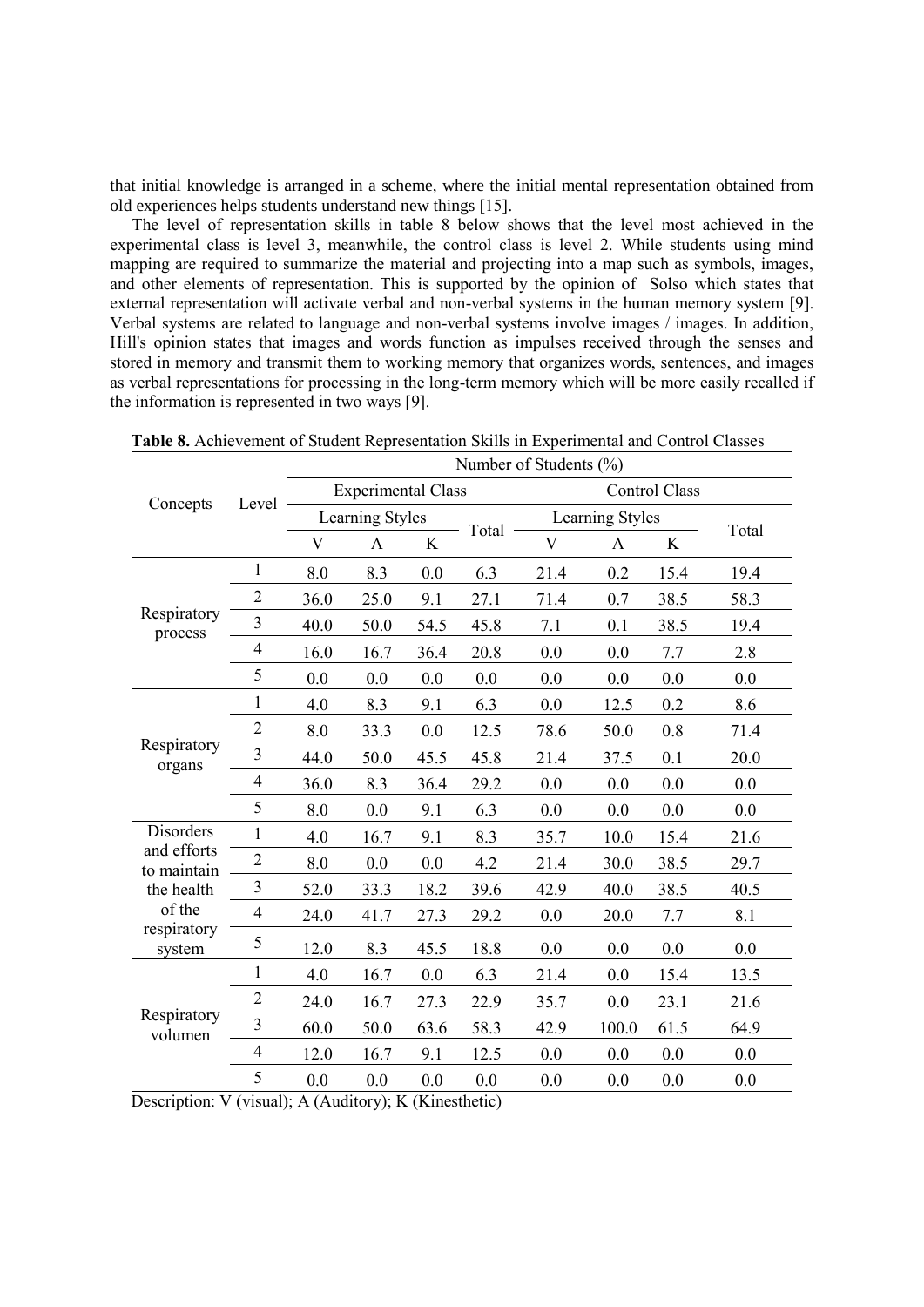

**Figure 5.** Comparison Chart of Achievement of Representation Skills

Student representation skills are seen in table 8. and Figure 5. shows that the highest level in the experimental class is mostly achieved by students with kinesthetic and visual learning styles while in the control class by students who have auditory learning styles and kinesthetic learning styles. This shows that the achievement of the representation skills of students with auditory learning styles is better then visual and kinesthetic learning when learning with common note taking because it is accompanied by the use of lecture methods. The best way to learn for these learners is to learn from verbal lectures or through class discussions or listening to others. The tones of voice, pitch, speed etc. are important to them. If a lesson is given to them in the written form, it may not be that much beneficial to them until they don't read it aloud or use a tape recorder. Written information may have little meaning until it is heard [16]. Students with kinesthetic and visual learning styles can improve representation skills by making mind mapping (Figure 5) because of hand movements in making mind mapping. This is in accordance with the opinion which states that body cues and body movements can stimulate the increase of pathways for information storage [12]. The development of representation capabilities is carried out at each phase of learning through reading activities, implementing, translating from phenomena to images, complex process charts and diagrams, concept maps and mind maps [9].

#### **4. Conclusion**

The mind mapping note taking method influences the mastery of students' concepts. This is proofed by the increase in higher concept mastery of students who use mind mapping note taking methods rather than common note taking. This implies that Mind mapping has the capacity to help students associate ideas, think creatively, and make connections that might not be achievable in the common note taking method. Learning styles of students also influence the mastery of students' concepts. Achievement of the highest concept mastery by students with a visual learning style, however, the interaction between the method of mind mapping note taking with students learning styles does not affect the mastery of students' concepts. This is because the achievement concepts mastery of students with higher auditory learning styles uses the common note taking method. The interaction between the method of mind mapping note taking with the learning styles of students influences the representation skills of students, this is proofed by the higher representation skills of students in the experimental class compared to the control class in students with kinesthetic and visual learning styles.

### **References**

- [1] Ward R E and Wandersee J 2001 Visualizing science Using Roundhouse Diagram *Science Scoope*. 24(4) p 17-21
- [2] Lavy I 2006 Dynamic Visualization and The Case of "Stars in Cages" *Procedings 30th Conference of The International Group for The Psychology of Mathematics Education* vol 4